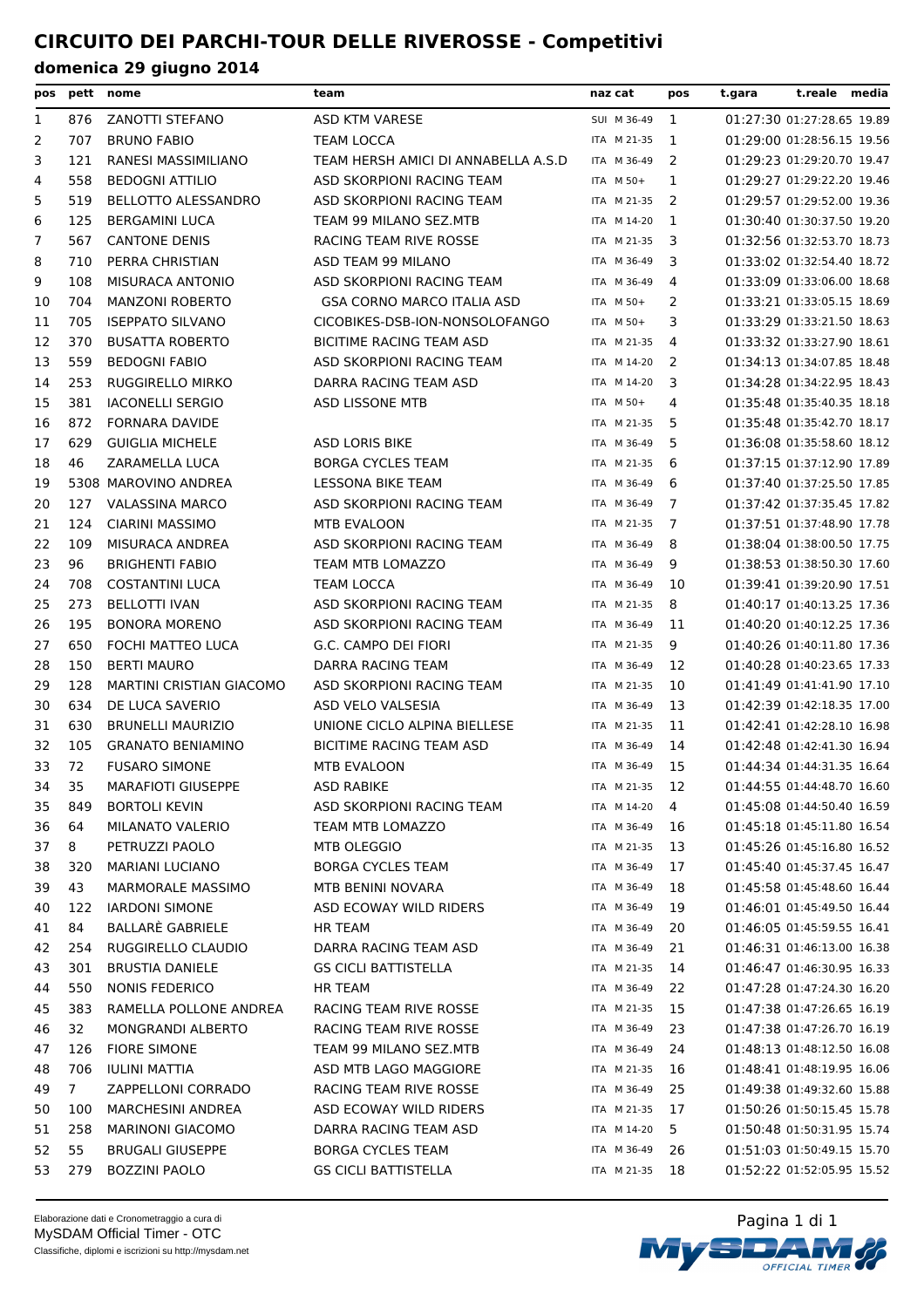### **CIRCUITO DEI PARCHI-TOUR DELLE RIVEROSSE - Competitivi**

| pos     |                | pett nome                    | team                              | naz cat     | pos            | t.reale media<br>t.gara    |  |
|---------|----------------|------------------------------|-----------------------------------|-------------|----------------|----------------------------|--|
| 54      | 936            | <b>MAPELLI CARLO</b>         | <b>GS LOMANIGA</b>                | ITA M 50+   | 5              | 01:52:59 01:52:44.35 15.43 |  |
| 55      | 116            | <b>BANFI STEFANO</b>         | ASD SKORPIONI RACING TEAM         | ITA M 50+   | 6              | 01:53:03 01:52:54.90 15.40 |  |
| 56      | 5              | PEREGO ALESSANDRO            | MTB EVALOON                       | ITA M 36-49 | 27             | 01:53:10 01:53:00.40 15.39 |  |
| 57      |                | 5307 GALLONE MAURO           | ASD LESSONA BIKE TEAM             | ITA M 36-49 | 28             | 01:53:20 01:53:05.45 15.38 |  |
| 58      | 90             | SANTANGELO MATTIA            | <b>BORGA CYCLES TEAM</b>          | ITA M 14-20 | 6              | 01:54:01 01:53:57.70 15.26 |  |
| 59      | 191            | <b>SARTO FRANCESCO</b>       | <b>HR TEAM</b>                    | ITA M 36-49 | 29             | 01:54:03 01:54:02.80 15.25 |  |
| 60      | 196            | <b>BIDOGLIO ALESSANDRO</b>   | ASD SKORPIONI RACING TEAM         | ITA M 36-49 | 30             | 01:54:15 01:54:07.85 15.24 |  |
| 61      | 711            | <b>ROMITO ERMANNO</b>        | RACING TEAM RIVE ROSSE            | ITA M 36-49 | 31             | 01:54:25 01:54:08.35 15.24 |  |
| 62      | 862            | <b>CAPPELLO GIOVANNI</b>     | <b>GS VIGILI DEL FUOCO VARESE</b> | ITA M 21-35 | 19             | 01:54:40 01:54:32.50 15.19 |  |
| 63      | 31             | SEVERICO FLAVIO              | <b>RACING TEAM RIVE ROSSE</b>     | ITA M 50+   | $\overline{7}$ | 01:55:07 01:55:00.50 15.12 |  |
| 64      | 39             | MASSARENTI MARCO             | MTB OLEGGIO                       | ITA M 36-49 | 32             | 01:55:23 01:55:19.00 15.08 |  |
| 65      | 825            | CIAVARELLA ALESSANDRO        | ASD ECOWAY WILD RIDERS            | ITA M 36-49 | 33             | 01:55:34 01:55:21.00 15.08 |  |
| 66      | 44             | <b>TREZZI ALBERTO</b>        | MTB EVALOON                       | ITA M 21-35 | 20             | 01:56:02 01:55:58.70 15.00 |  |
| 67      | $\overline{2}$ | <b>INGLESE DAVID</b>         | ASD SKORPIONI RACING TEAM         | ITA M 36-49 | 34             | 01:57:09 01:57:00.15 14.87 |  |
| 68      | 346            | <b>SCALA ANDREA</b>          | TEAM VIPER TICINO                 | ITA M 21-35 | 21             | 01:57:09 01:56:47.70 14.89 |  |
| 69      | 840            | RIGAMONTI ALFREDO            | ASD TEAM CYCLING CENTER           | ITA M 21-35 | 22             | 01:58:10 01:57:43.60 14.77 |  |
| 70      | 88             | <b>CREMA MAURIZIO</b>        | DAMAR 2.0                         | ITA M 36-49 | 35             | 01:58:22 01:58:17.55 14.70 |  |
| 71      | 839            | <b>BERNARDI MARCO</b>        | ASD TEAM CYCLING CENTER           | ITA M 21-35 | 23             | 01:58:53 01:58:27.55 14.68 |  |
| 72      | 80             | LIONELLO MANUELE             | <b>FORUM RACING TEAM</b>          | ITA M 21-35 | 24             | 01:58:54 01:58:44.90 14.65 |  |
| 73      | 224            | <b>SAVELLI LEONARDO</b>      | MTB EVALOON                       | ITA M 36-49 | 36             | 01:59:01 01:58:41.75 14.65 |  |
| 74      | $\mathbf{1}$   | <b>DELLA VEDOVA GIUSEPPE</b> | <b>GEMINI TEAM</b>                | ITA M 36-49 | 37             | 01:59:52 01:59:43.60 14.53 |  |
| 75      | 63             | DI MANNA VINCENZINO          | TEAM MTB LOMAZZO                  | ITA M 36-49 | 38             | 01:59:58 01:59:52.30 14.51 |  |
| 76      | 93             | <b>FRIGERIO PAOLO</b>        | ASD CASSINIS CYCLING TEAM         | ITA M 36-49 | 39             | 02:00:02 01:59:51.10 14.51 |  |
| 77      |                | 5306 CAMERONI GABRIELE       | ASD GB JUNIOR TEAM                | ITA M 36-49 | 40             | 02:00:20 02:00:01.50 14.49 |  |
| 78      | 14             | <b>BUSNELLI GIUSEPPE</b>     | TEAM MTB LOMAZZO                  | ITA M 36-49 | 41             | 02:01:16 02:01:02.70 14.37 |  |
| 79      | 118            | <b>CHIARELLO GIANNI</b>      | ASD SKORPIONI RACING TEAM         | ITA M 50+   | 8              | 02:01:20 02:01:11.65 14.35 |  |
| 80      | 56             | <b>ARRABITO FABIO</b>        | MTB FALCHI BLU                    | ITA M 21-35 | 25             | 02:02:08 02:01:54.60 14.27 |  |
| 81      | 302            | CALCATERRA SAMUELE           | TEAM VIPER TICINO                 | ITA M 36-49 | 42             | 02:02:20 02:01:59.55 14.26 |  |
| 82      | 73             | <b>CRUSCO ATTILIO</b>        | TEAM MTB LOMAZZO                  | ITA M 36-49 | 43             | 02:02:58 02:02:51.40 14.16 |  |
| 83      | 119            | <b>BUSCHINI FAUSTO</b>       | ASD SKORPIONI RACING TEAM         | ITA M 50+   | 9              | 02:03:31 02:03:19.65 14.10 |  |
| 84      | 841            | <b>COLOMBI MATTEO</b>        | ASD TEAM CYCLING CENTER           | ITA M 21-35 | 26             | 02:04:02 02:03:35.80 14.07 |  |
| 85      | 27             | DUO DAVIDE                   | <b>RACING TEAM RIVE ROSSE</b>     | ITA M 36-49 | 44             | 02:04:38 02:04:31.70 13.97 |  |
| 86      | 28             | <b>BARGOSSI MIRKO</b>        | RACING TEAM RIVE ROSSE            | ITA M 36-49 | 45             | 02:04:38 02:04:31.25 13.97 |  |
| 87      | 37             | CROTTI GIOVANNI BATTISTA     | <b>ASD RABIKE</b>                 | ITA M 36-49 | 46             | 02:04:39 02:04:32.45 13.97 |  |
| 88      | 6              | RUARO DAVIDE                 | ASD CICLOAMATORI NOVARA           | ITA M 21-35 | 27             | 02:06:44 02:06:33.00 13.74 |  |
| 89      | 654            | CAROZZI PAOLO MATTEO         | <b>GS CICLI SPREAFICO</b>         | ITA M 50+   | 10             | 02:06:49 02:06:29.60 13.75 |  |
| 90      | 198            | ZANCHETTA ANDREA             | BICITIME RACING TEAM ASD          | ITA M 36-49 | 47             | 02:08:04 02:07:55.20 13.60 |  |
| 91      | 62             | CASTELLUCCIO DANIELE         | ASD VALCERESIOBIKE                | ITA M 21-35 | 28             | 02:08:42 02:08:30.90 13.53 |  |
| 92      | 33             | <b>COMERRO CRISTIANO</b>     | RACING TEAM RIVE ROSSE            | ITA M 36-49 | 48             | 02:09:14 02:09:02.95 13.48 |  |
| 93      | 203            | ROSSI CASE' PIERCARLO        | DARRA RACING TEAM ASD             | ITA M 50+   | 11             | 02:10:23 02:10:03.40 13.37 |  |
| 94      | 631            | MINIOTTI LUCA                | ASD SCUOLA MTB VENARIA REALE      | ITA M 21-35 | 29             | 02:10:39 02:10:12.65 13.36 |  |
| 95      | 468            | <b>VILBI ALESSANDRO</b>      | ASD EQUIPE CORBETTESE             | ITA M 36-49 | 49             | 02:10:52 02:10:32.50 13.32 |  |
| 96      | 427            | RAMON VERA                   | RACING TEAM RIVE ROSSE            | ITA FEM     | $\mathbf{1}$   | 02:13:52 02:13:38.65 13.01 |  |
| 97      | 885            | CONDO DANIELE                | TEAM VIPER TICINO                 | ITA M 21-35 | 30             | 02:14:13 02:13:51.70 12.99 |  |
| 98      | 25             | LUPONE STEFANO               | <b>FORUM RACING TEAM</b>          | ITA M 36-49 | 50             | 02:15:30 02:15:16.95 12.86 |  |
| 99      | 29             | <b>CIRELLA EMANUELE</b>      | RACING TEAM RIVE ROSSE            | ITA M 36-49 | 51             | 02:16:05 02:15:58.15 12.79 |  |
| 100     |                | 5309 GILETTI IVAN            |                                   | ITA M 36-49 | 52             | 02:17:12 02:16:53.35 12.71 |  |
| 101 220 |                | AIROLDI MARINO               | MTB EVALOON                       | ITA M 50+   | 12             | 02:17:47 02:17:29.20 12.65 |  |
| 102 703 |                | <b>MARTINI ANDREA</b>        | RACING TEAM RIVE ROSSE            | ITA M 36-49 | 53             | 02:18:11 02:18:06.75 12.59 |  |
| 103 61  |                | PAGANIN VALTER               | MTB EVALOON                       | ITA M 50+   | 13             | 02:19:01 02:18:51.35 12.53 |  |
| 104 17  |                | <b>ROSSI ANDREA</b>          | TEAM VIPER TICINO                 | ITA M 36-49 | 54             | 02:19:01 02:18:53.30 12.52 |  |
| 105 83  |                | ZANESCO ALESSANDRO           | TEAM VIPER TICINO                 | ITA M 21-35 | 31             | 02:19:10 02:19:01.50 12.51 |  |
| 106 34  |                | <b>FERRARI MARCO</b>         | RACING TEAM RIVE ROSSE            | ITA M 36-49 | 55             | 02:19:23 02:19:11.70 12.50 |  |
|         |                |                              |                                   |             |                |                            |  |

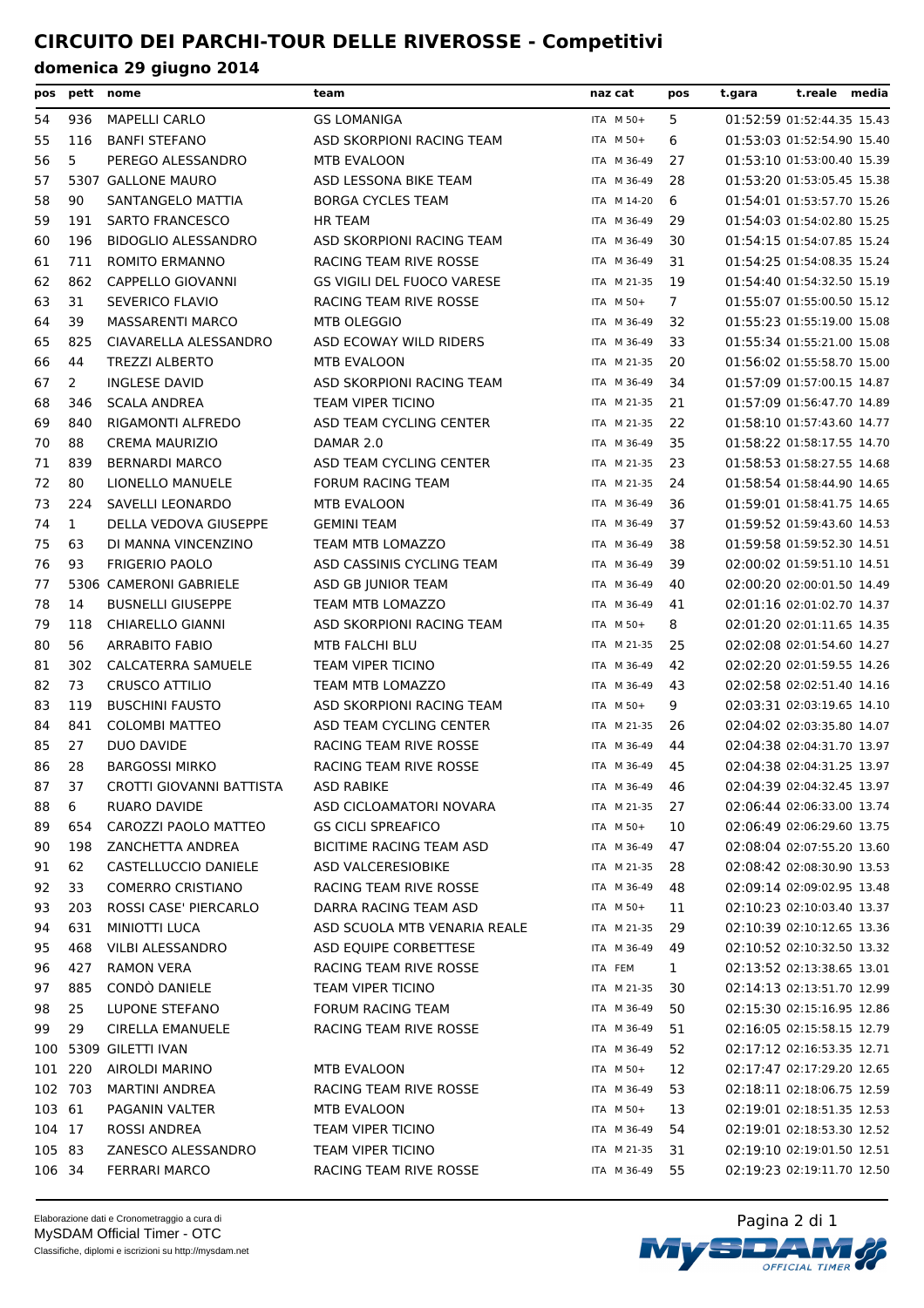# **CIRCUITO DEI PARCHI-TOUR DELLE RIVEROSSE - Competitivi**

|                |      | pos pett nome          | team                                | naz cat |             | pos | t.gara | t.reale media              |  |
|----------------|------|------------------------|-------------------------------------|---------|-------------|-----|--------|----------------------------|--|
| 107            | 580  | <b>COSENTINO FABIO</b> | DARRA RACING TEAM ASD               |         | ITA M 14-20 | 7   |        | 02:21:16 02:20:56.45 12.34 |  |
| 108            | 111  | <b>TROFEI DANIELE</b>  | ASD SKORPIONI RACING TEAM           |         | ITA M 21-35 | 32  |        | 02:23:56 02:23:47.65 12.10 |  |
| 109            | 252  | RUGGIRELLO LUCA        | DARRA RACING TEAM ASD               |         | ITA M 14-20 | 8   |        | 02:28:40 02:28:24.15 11.72 |  |
| 110            | 97   | AMERISE GIOVANNI       | ASD KULAMULA MTB CREMONA            |         | ITA M 36-49 | 56  |        | 02:31:11 02:30:58.70 11.52 |  |
| 111            | 303  | MELI ALESSANDRO        | <b>TEAM VIPER TICINO</b>            |         | ITA M 50+   | 14  |        | 02:31:55 02:31:30.40 11.48 |  |
| 112            | 585  | <b>ALLEVI CRISTIAN</b> | <b>HR TEAM</b>                      |         | ITA M 14-20 | 9   |        | 02:32:26 02:32:01.50 11.44 |  |
| 113            | 632  | RITIRO SAVERIO         | ASD SCUOLA MTB VENARIA REALE        |         | ITA M 21-35 | 33  |        | 02:37:54 02:37:31.25 11.04 |  |
| 114            | 47   | <b>BOLDORINI FABIO</b> | <b>HR TEAM</b>                      |         | ITA M 21-35 | 34  |        | 02:41:27 02:41:14.60 10.79 |  |
| 115            | 5303 | <b>GIUDICI DANIELE</b> | <b>MTB EVALOON</b>                  |         | ITA M 50+   | 15  |        | 02:45:27 02:45:09.00 10.53 |  |
| 116            | 357  | <b>SNAIDERO CELINE</b> | ASD CASSINIS CYCLING TEAM           |         | ITA FEM     | 2   |        | 02:45:57 02:45:39.45 10.50 |  |
| 117            | 291  | PIMAZZONI FIORENZO     | <b>FORUM RACING TEAM</b>            |         | ITA M 36-49 | 57  |        | 02:47:10 02:46:51.65 10.42 |  |
| 118            | 91   | <b>GALLI EZIO</b>      | A.S.D. EMMEBIKE ORBEA ITALIA        |         | ITA M 36-49 | 58  |        | 02:49:30 02:49:18.95 10.27 |  |
| 119            | 68   | MILANI RICCARDO        | DARRA RACING TEAM ASD               |         | ITA M 50+   | 16  |        | 02:51:36 02:51:23.30 10.15 |  |
| 120            | 94   | <b>FERRARIO GIANNI</b> | <b>HR TEAM</b>                      |         | ITA M 36-49 | 59  |        | 02:59:53 02:59:42.25 9.68  |  |
| <b>DNF 361</b> |      | <b>BOSI VINCENZO</b>   | ASD SKORPIONI RACING TEAM           |         | ITA M 36-49 |     |        | 00:00:00 00:00:00.00       |  |
| <b>DNF 530</b> |      | <b>BIASIN ALESSIO</b>  | <b>HR TEAM</b>                      |         | ITA M 21-35 |     |        | 00:00:00 00:00:00.00       |  |
| DNF 633        |      | DI MARCO PAOLINO       | ASD SCUOLA MTB VENARIA REALE        |         | ITA M 36-49 |     |        | 00:00:00 00:00:00.00       |  |
| <b>DNF 75</b>  |      | <b>SUIGO SIMONE</b>    | <b>VENTUNO ZERO 55 CYCLING TEAM</b> |         | ITA M 21-35 |     |        | 00:00:00 00:00:00.00       |  |
| <b>DNF 255</b> |      | ROMAGNA CLARA          | DARRA RACING TEAM ASD               |         | ITA FEM     |     |        | 00:00:00 00:00:00.00       |  |